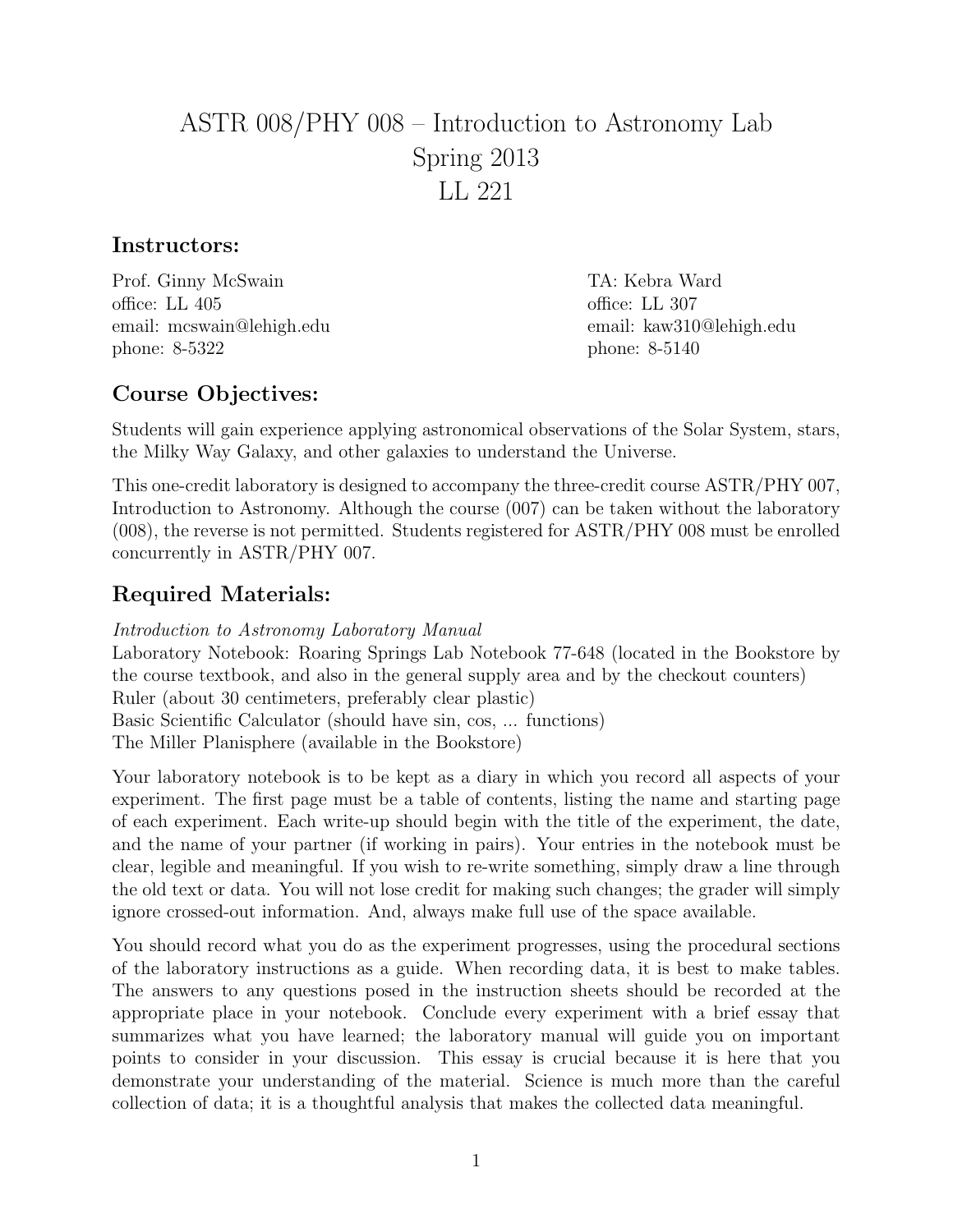Several of the labs will involve the use of computers situated at each lab table. These computers are to be used only for the requirements of the lab. They may not be used for email, surfing the web, or for any other purpose other than the work of the lab.

# Grading:

Each laboratory will be graded on the basis of 10 points maximum. Your grade will be based on how well you performed and analyzed the experiment and, particularly, on how well you communicated what you did through your notebook entries. Laboratory notebooks will be collected at the end of each laboratory session. You are required to do all of the experiments, and to be present for all of your scheduled laboratory meetings.

Final grades will be based both upon the in-class laboratory exercises as well as the four observing lab exercises. Students will be allowed to drop one lab (either an in-class or an observing lab) with no penalty. Due to the nature of astronomy, the observing sessions will be held outside of the usual lab meeting times for your section. You must attend one of each of the four observing labs listed below. If none of the scheduled observing labs can be held due to weather, an alternative assignment will be distributed.

Late assignments will be penalized by 5% per day late, and makeup labs are not allowed, without a valid excuse. It is the student's responsibility to have any excuse validated by the Dean of Students office to avoid penalties. If you have a valid excuse, the TA will work with you to schedule a makeup lab session.

Lab grades will not be curved. After all student work is accounted for, a curve may be applied to the midterm and/or final averages if necessary.

# Academic Integrity:

Copying work from other students or outside sources is considered plagiarism, and it will not be tolerated. All work must be the individual's own work, except during labs in which students work together as partners. However, both partners must still turn in their own laboratory notebook to be graded individually. Outside references (other than the class textbook) must be properly cited if used on any assignment. Any student found to have engaged in academic misconduct on a graded assignment or exam may be assigned a zero for that assignment, assigned an F in the course, and/or reported to the Dean of Students.

## Accommodations for Students With Disabilities:

If you have a disability for which you are or may be requesting accommodations, please contact both the professor and the Office of Academic Support Services, University Center room C212 (610-758-4152) as early as possible in the semester. You must have documentation from the Academic Support Services office before accommodations can be granted.